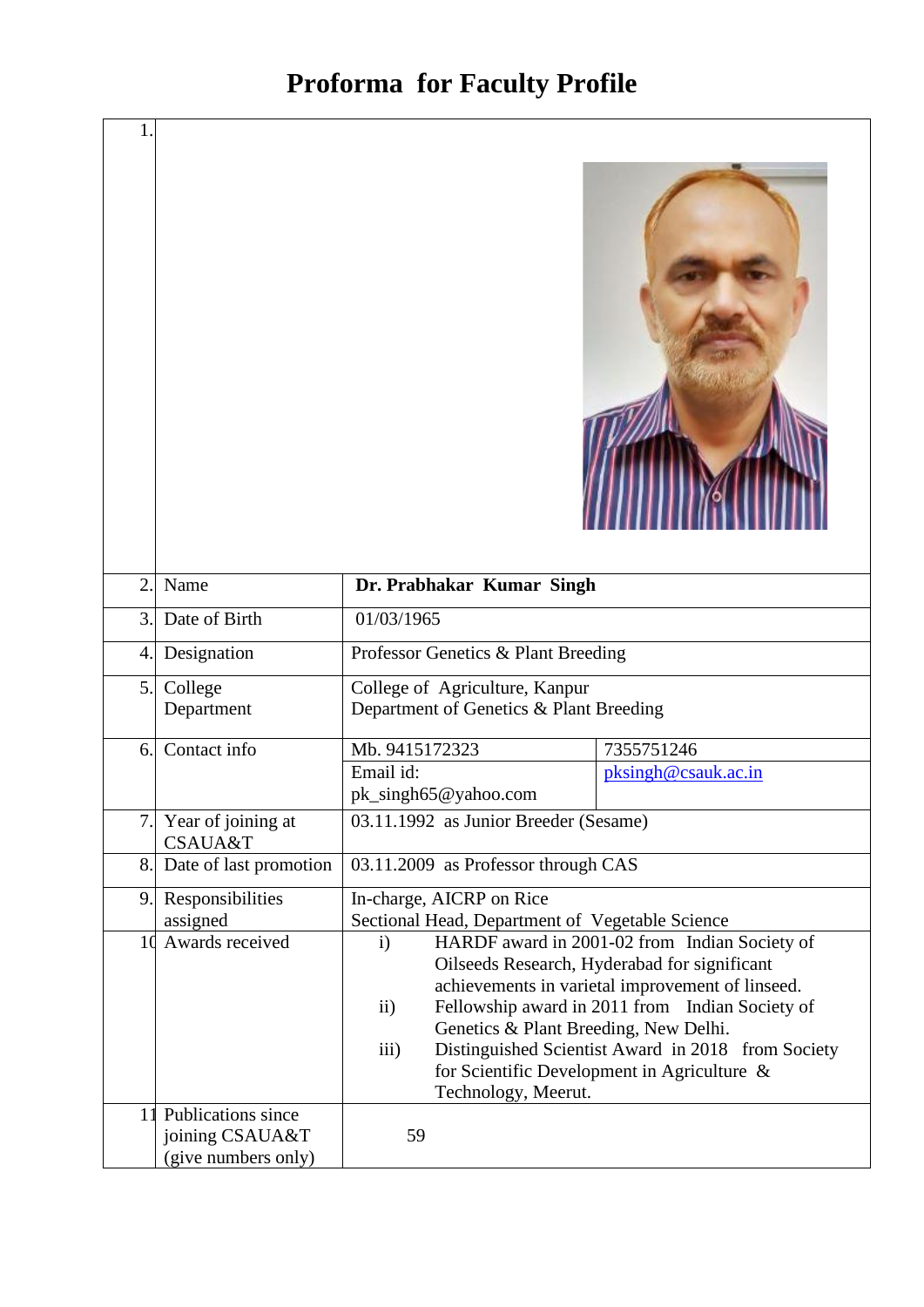| 12 Books/books chapter                                     | <b>Books</b>                                                                                                                                                                                                                                                                                                                                                                                                                                                                                                                                                                                                                                                                                                                                                                                                                                                                                                                                                                                                                                                                                                                                                                                                                                                                                                                                                                                                                                                                                                                                                                                                                                                                                                                                  |
|------------------------------------------------------------|-----------------------------------------------------------------------------------------------------------------------------------------------------------------------------------------------------------------------------------------------------------------------------------------------------------------------------------------------------------------------------------------------------------------------------------------------------------------------------------------------------------------------------------------------------------------------------------------------------------------------------------------------------------------------------------------------------------------------------------------------------------------------------------------------------------------------------------------------------------------------------------------------------------------------------------------------------------------------------------------------------------------------------------------------------------------------------------------------------------------------------------------------------------------------------------------------------------------------------------------------------------------------------------------------------------------------------------------------------------------------------------------------------------------------------------------------------------------------------------------------------------------------------------------------------------------------------------------------------------------------------------------------------------------------------------------------------------------------------------------------|
| published                                                  | 1. Husain, K.; Tripathi, U.K.; Malik, Y.P.; Singh, P.K.; Dubey, S.D.;<br>Ram Chandra and Singh, J. 2009. World Bibliography on Linseed.<br>Edited by R.L. Srivastava, Project Coordinating Unit (Linseed),<br>Kanpur, India, pp: 173.<br>2. Singh, P.K.; Prakash, Om; Narain, Ved and Dixit, Alka. 2011.<br>Compendium of linseed varieties. Project Coordinating Unit<br>(Linseed), CSAUA&T, Kanpur, India, pp : 107.<br>3. Kumar, S.; Singh, P.K. and Yadav, H.K. 2019. Linseed:<br>Properties, Production and Uses. Nova Science Publishers, Inc.,<br>New York, USA, ISBN 10-1536160903 pp:<br><b>Book chapters</b><br>1. Singh, P.K. and Srivastava, R.L. 2012. Linseed (Linum<br>usitatissimum L.).pp:513-533. In D.N.Bharadwaj (ed.) Breeding of<br>Field Crops. Agrobios (India), Jodhpur (ISBN no.978-81-7754-474-<br>9).<br>2. Singh, P.K. 2016. Status Paper on Linseed/Flax Agriculture. In<br>M V Hegde et. al (eds.) Omega-3 Fatty Acids Keys to<br>Nutritional Health. Springer International Publishing Switzerland<br>(ISBN 978-3-319-40456-1). pp: 21-44<br>3. Singh, P.K. and Dwivedi, S.K. 2019 Agro- techniques for<br>enhancing production and productivity of linseed in India. In S.<br>Kumar et. al (eds.) Linseed: Properties, Production and Uses. Nova<br>Science Publishers, Inc., New York, USA, ISBN 10-1536160903<br>pp:<br>4. Singh, P.K. and Chopra, Pankaj 2019. Flax Fibre : Its Properties<br>and Uses . In S. Kumar et. al (eds.) Linseed: Properties, Production<br>and Uses. Nova Science Publishers, Inc., New York, USA, ISBN<br>10-1536160903 pp:<br>5. Singh, P.K. 2019. Heterosis. In R K Yadav (edt) Hand Book of<br>Plant Sciences. Kalyani Publishers, ISBN-978-93-5359-264-6. pp:<br>426-443. |
| 13 Technical<br>Bulletins/Manuals/<br>Catalogues published | 1. Singh, P.K.; Husain, K.; Tripathi, U.K.; Malik, Y.P.; Dubey,<br>S.D.; Singh, Achila and Chandra Ram 2015. Linseed: Technology<br>for Increasing Production. Project Coordinating Unit (Linseed),<br>Kanpur, pp: 35<br>2. Acharya, SS; Singh, D.; Singh, P.K. 2016. Weed Management<br>Technologies for Increasing Productivity of Linseed. Project<br>Coordinating Unit (Linseed), Kanpur. Pp: 17<br>3. Singh, P.K.; Chopra, P and Singh, D. 2018. Alsi resha utpadan<br>kee unnat technik. AICRP on Linseed, Project Coordinating Unit<br>(Linseed), ICAR-IIPR, Kanpur. pp: 1-34.<br>4. Singh, P.K.; Dabbas, M.R., Hari Vijay and Yadav, Ajai. 2020.<br>Improved production technology of potato. C.S. Azad University of<br>Agriculture & Technology, Kanpur<br>5. Srivastava, R.L. and Singh, P. K. 2009. Nucleus and breeder seed<br>production manual of linseed (Linum usitatissimum L.). Project<br>Coordinating Unit (Linseed), CSAUA&T, Kanpur, India, pp: 19.<br>6. Yadav, R. K.; Singh, P. K.; Singh, H. L. and Singh, P. 2004.<br>Practical Manuals -- Principles of Plant Breeding. C.S.A. Univ. of<br>Agric. & Technology, Kanpur, India, pp: 37.                                                                                                                                                                                                                                                                                                                                                                                                                                                                                                                                                                            |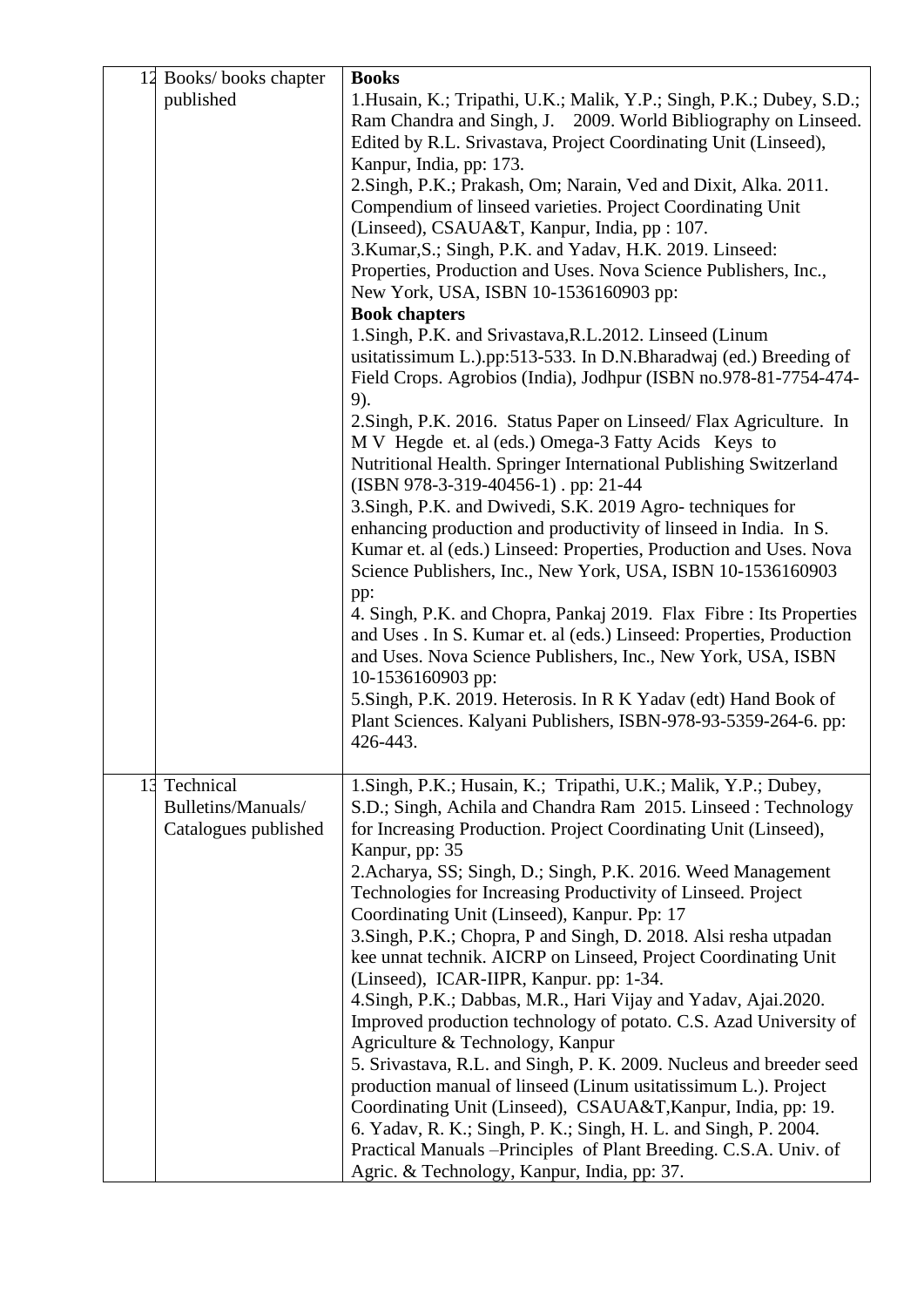|                            | 7. Srivastava, R.L.; Dubey, S.D.; Singh, Kamlesh; Rai, J.; Singh,      |
|----------------------------|------------------------------------------------------------------------|
|                            | Jyoti; Chandra Ram; Kerkhi, S.A.; Singh, P.K.; Husain, K.;             |
|                            | Tripathi, U.K.; Saxena, M.C.; Prakash, Om; Yadav, Dinesh 2010          |
|                            | Catalogue on Linseed (Linum usitatissimum L.) germplasm. Project       |
|                            | Coordinating Unit (Linseed), Kanpur, India pp: 40.                     |
| 14 List of ten best papers | 1. Singh, P.K.; Srivastava, R.L.; Narain, Ved and Dubey, S.D. 2009.    |
| published in National      | Combining ability and heterosis for seed yield and oil content in      |
|                            |                                                                        |
| journals $(>5$ NAAS        | linseed. Ind. J. Agric. Sci., 79 (3): 229-232                          |
| rating journals)           | I 029 6.23                                                             |
| during last 10             | 2. Singh, P.K.; Akram, M. and Srivastava, R.L. 2009. Genetic           |
|                            | diversity in linseed (Linum usitatissimum L.) cultivars based on       |
|                            | RADP analysis. Ind. J. Agric. Sci. 79 (12): 1046-49                    |
|                            | I 029 6.23                                                             |
|                            | 3. Kumar, S.; Singh, P.K.; Dubey, S.D.; Singh, S.K. and                |
|                            | Lamba, A.2017. Heterosis and combining ability analysis for oil        |
|                            | content, seed yield and its components in linseed.                     |
|                            | Int.J.Curr.Microbiol.App.Sci., 6(11): xx-xx.                           |
|                            | doi.org/10.20546/ijcmas 2017.611.xx<br>I 199 5.38                      |
|                            | 4. Kashyap, Ashutosh; Yadav, V.K.; Singh, Poonam; Singh, P.K.          |
|                            | and Shweta 2020. K-mean and euclidian cluster analysis for salt        |
|                            | tolerance rice genotypes under alkaline soil condition.                |
|                            | Int.J.Curr.Microbiol.App.Sci.,9(11):xxxx.https://doi.org/10.20546/ij   |
|                            | cmas. 2020.911.xx<br>I 199 5.38                                        |
|                            | 5. Singh, P.K. 2001a. Genetic diversity in sesame (Sesamum             |
|                            | indicum L.). Ind. J. Plant Genet. Resour, 14(2):168-169.<br>I 082      |
|                            | 5.12                                                                   |
|                            | 6. Singh, P.K. 2001b. Genetic studies in sesame as a pre-breeding      |
|                            | approach. Ind. J. Plant Genet. Resour., 14(2):169-170.<br>I 082        |
|                            | 5.12                                                                   |
|                            | 7. Ved Narain; Gupta, R.R. and Singh, P.K. 2002. Genetic               |
|                            | divergence for seed yield, its components and oil content in sesame.   |
|                            | Ind. J. Plant Genet. Resour., 15(2):180-182. I 082 5.12                |
|                            | 8. Srivastava, R.L.; Singh, P.K.; Singh, J. and Dubey, S.D.2011.       |
|                            | PCL8 (IC0563952; INGR10109), a Linseed (Linum                          |
|                            | usitatissimum) germplasm, with high yield coupled with                 |
|                            | resistance against major diseases. Indian J. Plant Genet. Resour.,     |
|                            | 24(1): 1082<br>5.12                                                    |
|                            | 9. Diwakar, S.K., Vajpayi, Madhu and Singh, P.K. 2002. Quality         |
|                            | studies of some sesame seeds: oil, protein and fatty acids.            |
|                            | J.Oilseeds Res. 19(1):71-72. J 386 5.02                                |
|                            | 10. Singh, P.K. 2004. Identification of specific cross combinations in |
|                            | sesame. J. Oilseeds Res., 21(2):338-339.                               |
|                            | J 386 5.02                                                             |
|                            | 11. Srivastava, R.L.; Dubey, S.D. Singh, P.K.; Ram Chandra and         |
|                            | Kerkhi, S.A. 2008. Multi-environment testing, estimates of stability   |
|                            | parameters and sustainability index for comparing varieties in         |
|                            | linseed. J. Oilseeds Res., 25 (2) : 150-153.                           |
|                            | J 386 5.02                                                             |
|                            | 12. Singh, P.K.; Vajpayi, Madhu; Akram, M. and Ram Naresh              |
|                            | 2008. Analysis of genetic variability, character association and path  |
|                            | analysis in summer sesame. J. Oilseeds Res., $25(2)$ : 183-185.<br>J   |
|                            | 386<br>5.02                                                            |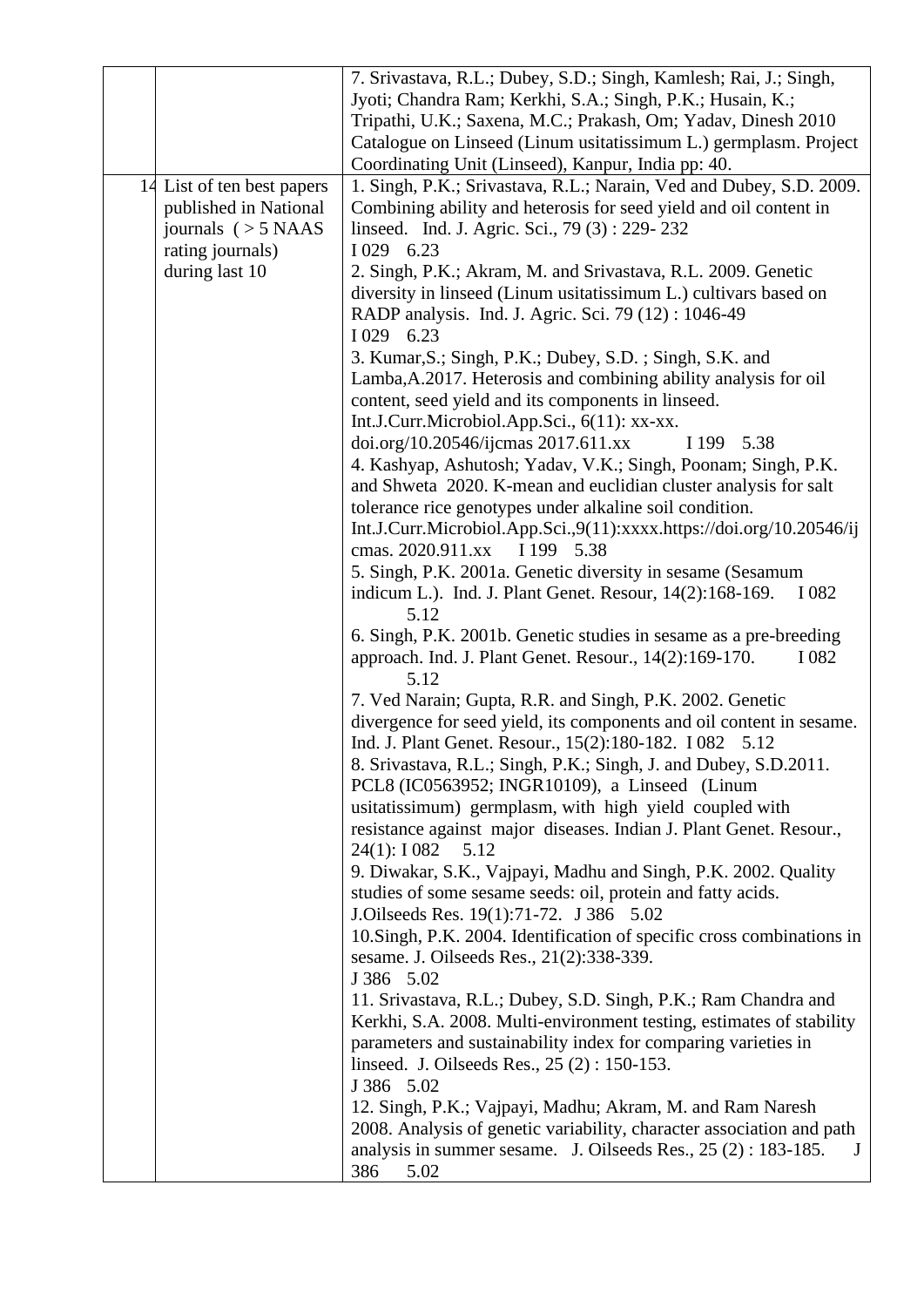|                                                                                                                  | 13. Singh, P.K.; Vajpayi, Madhu; Akram, M. and Ram Naresh<br>2008. Analysis of genetic variability, character association and path<br>analysis in summer sesame. J. Oilseeds Res., $25(2)$ : 183-185.<br>$J_{\rm}$                                                                                                                                                                                                                                                                                                                                                                                                                                                                               |
|------------------------------------------------------------------------------------------------------------------|--------------------------------------------------------------------------------------------------------------------------------------------------------------------------------------------------------------------------------------------------------------------------------------------------------------------------------------------------------------------------------------------------------------------------------------------------------------------------------------------------------------------------------------------------------------------------------------------------------------------------------------------------------------------------------------------------|
|                                                                                                                  | 386<br>5.02<br>14. Ramjeet; Singh, P.K.; Dubey, S.D. and Singh, A. 2009.<br>Combining ability studies for certain quantitative characters in<br>linseed (Linum usitatissimum L.). J. Oilseeds Res. 26(2): 109-113 J<br>386<br>5.02                                                                                                                                                                                                                                                                                                                                                                                                                                                               |
|                                                                                                                  | 15. Srivastava, R.L.; Pratap, Narendra; Singh, P.K. and Dubey,<br>S.D. 2009. Gene action for seed yield and oil quality attributes in<br>linseed. J. Oilseeds Res., 26(Spl. Issue): 69-71.<br>J 386 5.02<br>16. Narain, Ved; Srivastava, R.L.; Tiwari, P. K.; Singh, P.K. and<br>Singh, Mahak 2009. Genetics of yield and its attributes in linseed. J.<br>Oilseeds Res., 26(Spl. Issue): 159-161.<br>J 386 5.02<br>17. Dubey, S.D.; Srivastava, R.L.; Singh, P.K. and Narain, Ved<br>2009. Genetic variability in yield and quality traits of linseed at<br>different locations. J. Oilseeds Res., 26(Spl. Issue): 161-163.<br>J                                                                |
|                                                                                                                  | 386<br>5.02<br>18. Ramjeet; Singh, P.K.; Singh, Jyoti and Srivastava, R.L. 2012.<br>Inheritance of Alternaria blight resistance in linseed (Linum<br>usitatissimum L.). J. Oilseeds Res. 29 (1): 74-76. J 386 5.02<br>19. Singh, P.K.; Srivastava, R.L.; Chandra, R.; Ram, S.; Dubey,<br>M.P.; Ghodke, M.K. and Prakash, Om. 2013. Multi-locational<br>evaluation of linseed (Linum usitatissimum L.) germplasm under<br>rainfed ecology. J. Oilseeds Res. $30(1)$ : 15-17.<br>J 386 5.02<br>20. Akram, Mohd.; Singh, P.K.: Singh, Jyoti and Srivastava, R.L.<br>2014. Molecular variability of Fusarium oxysporum f sp.lini<br>isolates by RAPD analysis. J. Oilseeds Res. 31 (1): 82-85. J 386 |
|                                                                                                                  | 5.02<br>21. Biradar, S.A.; Ajithkumar, K.; Rajanna, B.; Savitha, A.S.;<br>Shubha, G.V.; Shankergoud, I.; Chitapur, B.M. and Singh, P.K.<br>2016. Prospects and challenges in linseed (Linum usitatissimum<br>L.) production : A review. J. Oilseeds Res. 33 (1) : 1-13<br>J 386 5.02                                                                                                                                                                                                                                                                                                                                                                                                             |
|                                                                                                                  | 22. Singh, Jyoti; Singh, P. K. and Srivastava, R. L. 2017. Diseases<br>of linseed (Linum usitatissimum L.) in India and their management<br>- A Review. Journal of Oilseeds Research, 34(2): 1-18.<br>J 386<br>5.02                                                                                                                                                                                                                                                                                                                                                                                                                                                                              |
|                                                                                                                  | 23. Dwivedi, S.K.; Chandrakar, D. and Singh, P.K. 2018. Effect of<br>establishment methods and varieties on yield and economics of<br>linseed in vertisols. J. Oilseeds Res., 35(4): 275-278.<br>J 386 5.02                                                                                                                                                                                                                                                                                                                                                                                                                                                                                      |
| 15 List of ten best papers<br>published in National<br>journals $(>3$ NAAS<br>rating journals)<br>during last 10 | 1. Singh, P.; Singh, B.; Singh, N.P. and Singh, P.K. 2005<br>Generation mean analysis for green pod yield and protein content in<br>Table pea. J. Food Legumes (Former Ind. J. Pulses Res.), 18 (1) :<br>72-73. J 233 4.97                                                                                                                                                                                                                                                                                                                                                                                                                                                                       |
|                                                                                                                  | 2. R.B.P. Nirala, Neha Rani, Chandan Kishore, Singh, P. K. and<br>P.K. Singh. 2017. Character association and path coefficient<br>analysis among seed yield traits and oil content in linseed (Linum<br>usitatissimum L.). Eco. Env. & Cons. 23 (February Suppl.) : S101-<br>S105. E 024 4.89                                                                                                                                                                                                                                                                                                                                                                                                    |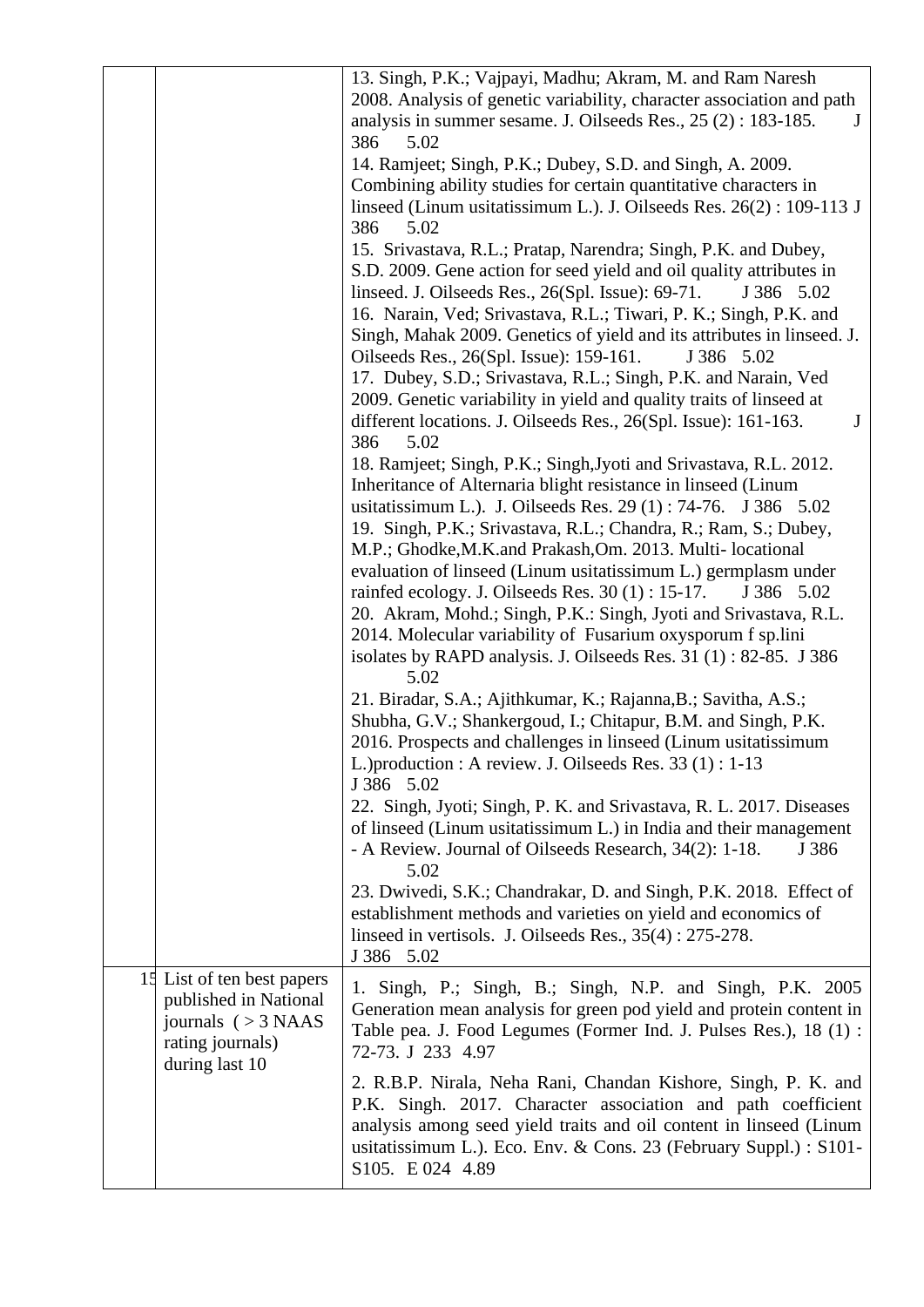| Ramjeet; Singh, P.K.; Dubey, S.D.; Kumar, A. and Gautam,<br>3<br>C.P.N. 2010. Genetic variability, heritability and genetic advance in<br>linseed (Linum usitatissimum L.). Current Adv. In Agril. Sciences,<br>$2(1): 45-46.$ C 160 4.69            |
|------------------------------------------------------------------------------------------------------------------------------------------------------------------------------------------------------------------------------------------------------|
| 4. Tewari, P.K; Ahmad, M.; Shukla, I.N.; Pandey, V. and Singh,<br>P.K. 2013. Combining ability for fruit yield and its contributing<br>traits in brinjal. Current Adv. In Agril. Sciences, 5 (2) : 189 - 192.<br>C 160 4.69                          |
| 5. Akram, Mohd.; Singh, P.K.: Singh, Jyoti and Srivastava, R.L.<br>2015. Genetic variation in Alternaria isolates pathogenic to linseed<br>(Linum usitatissimum L.) based on RAPD. Current Adv. In Agril.<br>Sciences, $7(2)$ : 147-150.<br>C1604.69 |
| 6. Singh, Manoj; Vajpeyi, Madhu and Singh, P. K . 2012.<br>Nutritional evaluation of seeds of some sesame (Sesamum indicum<br>L.) genotypes. Indian J. Agric. Biochem. 25(2):146-149. I<br>024<br>4.69                                               |
| 7. Singh, P.K.; Thakur, R.; Chaudhary, V.K. and Singh, N.B. 1995.<br>Combining ability and heterosis for yield and panicle traits in rice<br>(Oryza sativa L.). Crop Res., $10(1)$ : 6-12.<br>C 151 4.60                                             |
| 8. Singh, P.K.; Thakur, R.; Chaudhary, V.K. and Singh, N.B.<br>1996a. Combining ability for grain yield and its components in<br>relation to rice breeding. Crop Res., $11(1)$ : 62-66. C 151 4.60                                                   |
| 9. Singh, P.K.; Thakur, R.; Chaudhary, V.K. and Singh, N.B.<br>1996b. Identification of maintainers and restorers for three CMS<br>lines in rice (Oryza sativa L.). Crop Res., $11(1)$ : 131-132. C<br>151<br>4.60                                   |
| 10. Singh, P.K.; Dixit, R.K. and Yadav, R.K. 1997. Estimates of<br>genetic parameters, character association and path analysis in<br>sesame. Crop Res., 13(1):115-119. C 151 4.60                                                                    |
| 11. Singh, P.K.; Dixit, R.K. and Yadav, R.K. 1998. Stability<br>analysis for seed yield and its components in sesame. Crop Res.,<br>$15(2&3):227-231.$<br>C 151 4.60                                                                                 |
| 12. Yadav, R.K.; Singh, P.K. and Gupta, R.R. 2000. Phenotypic<br>stability for yield and quality attributes in linseed (Linum<br>usitatissimum L.), Crop Res., 9(2): 301-304. C 151 4.60                                                             |
| 13. Dhirhi N, Shukla R, Mehta N, Singh, P.K.; and Dubey SD 2016.<br>DUS characterization of linseed (Linum usitatissimum L.)<br>germplasm. Plant Archives 16 (1) 297-302. P 084 4.41                                                                 |
| 14. Shakuntala, N.M.; Vasudevan, S.N.; Biradar, S.A.; Rajanna and<br>Singh, P.K. 2015. Characterization of the linseed genotypes using<br>seed image analyzer. Green Farming Vol. 6 (2): 351-353 G<br>046<br>4.38                                    |
| 15. Tewari, P.K; Srivastava, R.L.; Singh, P.K. and Shukla, I.N.<br>2012. Genetics of Alternaria blight resistance in linseed (Linum<br>usitatissimum L.). Internat. J. Plant Sci., $7(2)$ : 285-286                                                  |
| I 309 4.31                                                                                                                                                                                                                                           |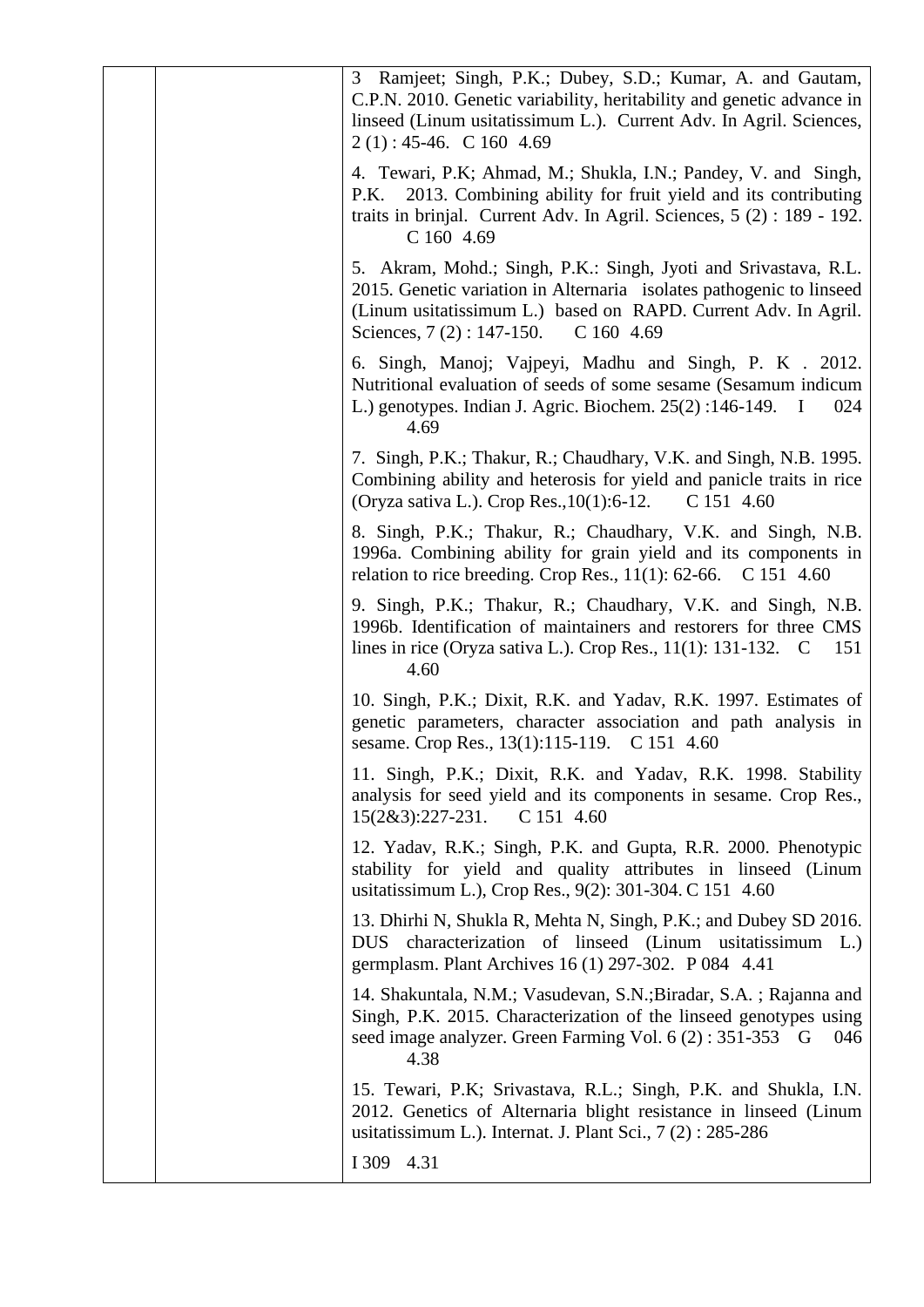|                                                                                                                        | 16. Bhatnagar, Santosh and Singh, P. K. 2013. Studies on morpho-<br>physiological parameters in chickpea. Internat. J. Plant Sci., 8 (2):<br>I 309 4.31<br>258-261.                                                                                                                                                                                                                                                                                                                                                                                                                                                                                                                                                                                                                                                                                                                                                                                                                                                                                                                                                                                                                                                                                                                                                                                                                                                                                                                                                                                                                                                                                                                                                                                                                                                                                                                                                                                                                                                                                                                                                                                                                                                                                                                                                                                                                                                                                                                                    |
|------------------------------------------------------------------------------------------------------------------------|--------------------------------------------------------------------------------------------------------------------------------------------------------------------------------------------------------------------------------------------------------------------------------------------------------------------------------------------------------------------------------------------------------------------------------------------------------------------------------------------------------------------------------------------------------------------------------------------------------------------------------------------------------------------------------------------------------------------------------------------------------------------------------------------------------------------------------------------------------------------------------------------------------------------------------------------------------------------------------------------------------------------------------------------------------------------------------------------------------------------------------------------------------------------------------------------------------------------------------------------------------------------------------------------------------------------------------------------------------------------------------------------------------------------------------------------------------------------------------------------------------------------------------------------------------------------------------------------------------------------------------------------------------------------------------------------------------------------------------------------------------------------------------------------------------------------------------------------------------------------------------------------------------------------------------------------------------------------------------------------------------------------------------------------------------------------------------------------------------------------------------------------------------------------------------------------------------------------------------------------------------------------------------------------------------------------------------------------------------------------------------------------------------------------------------------------------------------------------------------------------------|
|                                                                                                                        | 17.<br>$S$ .;<br>Singh,<br>P.K.;<br>Kumar,<br>Dubey, S.D.<br>and<br>Lamba, A.2016. Analysis of combining ability in F1 and F2<br>generations of diallel cross in linseed for oil content and its quality<br>parameters. Progressive Research, vol 11 (Special-IX):5871-5874.<br>P 158 4.29                                                                                                                                                                                                                                                                                                                                                                                                                                                                                                                                                                                                                                                                                                                                                                                                                                                                                                                                                                                                                                                                                                                                                                                                                                                                                                                                                                                                                                                                                                                                                                                                                                                                                                                                                                                                                                                                                                                                                                                                                                                                                                                                                                                                             |
| 16 List of ten best<br>Publications in<br><b>International Journals</b><br>during last 10 years<br>(ISI Impact factor) | 1. Chandrawati; Maurya, Ramanuj; Singh, P.K.; Ranade, S.A. and<br>Yadav, H.K. 2014. Diversity analysis in Indian genotypes of linseed<br>(Linum usitatissimum L.) using AFLP markers. Gene (549): 171-<br>G 002 8.50<br>178.<br>2. Singh, Neha; Kumar, R.; Kumar, S.; Singh, P.K. and Yadav, H.K.<br>2021 Mapping QTLs for Alternaria blight in Linseed (Linum<br>usitatissimum L.). 3 Biotech 11: 91 https://doi.org/10.1007/s13205-<br>020-02638-y. B 130 7.79<br>3. Chandrawati; Singh, Neha; Kumar, R.; Kumar, S.; Singh, P.K.;<br>Yadav, V.K.; Ranade, S.A. and Yadav, H.K. 2016. Genetic<br>diversity, population structure and association analysis in linseed<br>(Linum usitatissimum L.) Physiol Mol Biol Plants DOI<br>10.1007/s12298-016-0408-5 P 067 7.15<br>4. Singh, P.K.; Akram, M.; Vajpeyi, M.; Srivastava, R.L.; Kumar,<br>Kumud and Ram Naresh 2007. Screening and development of<br>resistant sesame varieties against phytoplasma. Bulletin of<br>Insectology, 60 (2): 303-304. B 175 7.09<br>5. Singh, Neha; Kumar, R.; Kumar, S.; Singh, P.K.; Singh, B.;<br>Kumar, U.; Khatoon, B. and Yadav, H.K. 2019. Bulk segregant<br>analysis identifies SSR markers associated with Alternaria blight<br>resistance in linseed (Linum usitatissimum L.). J. Env. Biol. 40:<br>1137-1144.<br>J 189 6.73<br>6. Singh, P.K. 2000. Gene action for seed yield and its components<br>in linseed. Ind. J. Genet., 60(3):407-410.<br>I 063 6.41<br>7. Singh, P.K. 2002. Heterosis and inbreeding depression in sesame.<br>Ind. J. Genet., 62(2):169-170. I 063 6.41<br>8. Singh, P.K. and Vajpayi, Madhu. 2003. Inheritance of fatty acids<br>in linseed. Ind. J. Genet., 63(3):267-268.<br>I 063 6.41<br>9. Bhatanagar, Santosh; Singh, P.K.and Singh, P. 2006. Genetic<br>parameters of heterosis in F1 and F2 generations of chickpea (Cicer<br>arietinum L.). Ind. J. Genet., 66 (3): 235-236.<br>I 063 6.41<br>10. Ved Narain; Singh, P.K.; Kumar, Nand and Singh, V.S. 2007.<br>Gene effects for grain yield and related traits in sorghum. Ind. J.<br>Genet., 67 (1): 34-36 I 063 6.41<br>11. Singh, P.; Bhadauria, A. and Singh, P.K. 2008. Combining<br>ability and gene action for Alternaria blight and powdery mildew<br>resistance in linseed. Ind. J. Genet. 68 (1): 65-67. I 063 6.41<br>12. Singh, P.K.: Sumit and Yadav, D.K. 2015 Inheritance of<br>resistance to bud fly infestation in linseed (Linum usitatissimum L.).<br>Indian J. Genet., 75(3): 386-388.<br>1063 6.41 |
| 17 Membership of the                                                                                                   | Life member of                                                                                                                                                                                                                                                                                                                                                                                                                                                                                                                                                                                                                                                                                                                                                                                                                                                                                                                                                                                                                                                                                                                                                                                                                                                                                                                                                                                                                                                                                                                                                                                                                                                                                                                                                                                                                                                                                                                                                                                                                                                                                                                                                                                                                                                                                                                                                                                                                                                                                         |
| <b>Professional Societies</b>                                                                                          | The Indian Society of Genetics & Plant Breeding, New<br>$\mathbf{i}$                                                                                                                                                                                                                                                                                                                                                                                                                                                                                                                                                                                                                                                                                                                                                                                                                                                                                                                                                                                                                                                                                                                                                                                                                                                                                                                                                                                                                                                                                                                                                                                                                                                                                                                                                                                                                                                                                                                                                                                                                                                                                                                                                                                                                                                                                                                                                                                                                                   |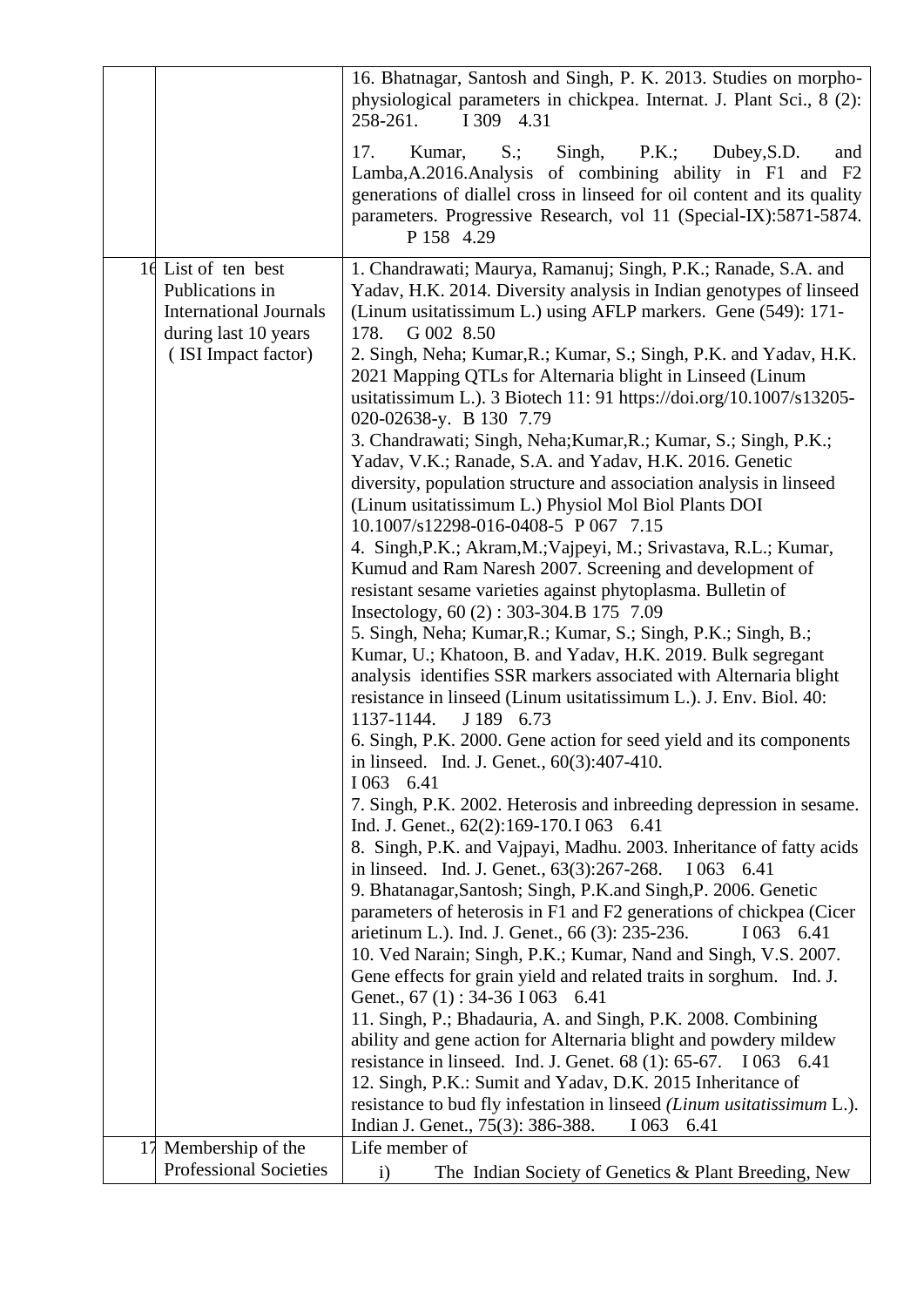|    |                                                                                                            | $\mathbf{ii}$<br>iii)<br>iv)                                                                                                                           | Delhi.<br>Indian Society of Oilseeds Research, Hyderabad.<br>The Society of Agricultural Professionals, Kanpur<br>The Indian Science Congress Association<br>Kolkata                                                                                                                                                      |                                               |                     |                           |  |
|----|------------------------------------------------------------------------------------------------------------|--------------------------------------------------------------------------------------------------------------------------------------------------------|---------------------------------------------------------------------------------------------------------------------------------------------------------------------------------------------------------------------------------------------------------------------------------------------------------------------------|-----------------------------------------------|---------------------|---------------------------|--|
|    | 18 Conference/Seminar/<br>Symposium attended<br>in the last 10 years<br>(Name/Place/Year)                  | $\mathbf{i}$<br>$\mathbf{ii}$                                                                                                                          | Attended 5th Uttar Pradesh Agricultural Science<br>Congress - Enhancing Farmer's Income and Water<br>Conservation: Opportunities and Challenges held from<br>Feb 22-24, 2020 at Banaras Hindu University, Varanasi.<br>Attended XIV Agricultural Science Congress - held<br>during March 2020 at NASC complex, New Delhi. |                                               |                     |                           |  |
|    |                                                                                                            | iii)                                                                                                                                                   | Attended XVIII International Plant and Animal Genome<br>Conference and presented a paper entitled "Molecular<br>characterization of Alternaria linicola isolates pathogenic<br>to linseed (Linum usitatissimum L.)" held from Jan. 9-<br>13, 2010 at San Diego, USA.                                                      |                                               |                     |                           |  |
| 19 | Conference/Seminar/<br>Symposium organized<br>as President/Co-<br>ordinator/Secretary<br>(Name/Place/Year) | Organised National Webinar on "Genome editing and marker assisted<br>selection for precision plant breeding" on 30/05/2020 as Organizing<br>Secretary. |                                                                                                                                                                                                                                                                                                                           |                                               |                     |                           |  |
|    | 20 Foreign countries<br>visited                                                                            | <b>USA</b>                                                                                                                                             |                                                                                                                                                                                                                                                                                                                           |                                               |                     |                           |  |
| 21 | Training Organized in<br>the last 5 years                                                                  |                                                                                                                                                        |                                                                                                                                                                                                                                                                                                                           |                                               |                     |                           |  |
|    | 22 Training attended in<br>the last 5 years                                                                |                                                                                                                                                        |                                                                                                                                                                                                                                                                                                                           |                                               |                     |                           |  |
| 23 | <b>Externally funded</b><br>projects handled (<br>Title/Agency/duration                                    | Title                                                                                                                                                  |                                                                                                                                                                                                                                                                                                                           | Agency                                        | Duration            | Amount<br>(Rs in<br>Lakh) |  |
|    | /Amount)                                                                                                   |                                                                                                                                                        | Development of high<br>yielding phyllody resistant<br>varieties of sesame through<br>interspecific hybridization                                                                                                                                                                                                          | CST,<br>Lucknow                               | 2005-07<br>02 years | 2.72                      |  |
|    |                                                                                                            |                                                                                                                                                        | Genetic enhancement in<br>linseed through interspecific<br>breeding for Alternaria<br>blight and bud fly resistance                                                                                                                                                                                                       | ICAR-<br>P C Unit<br>(Lin<br>seed),<br>Kanpur | 2009-12             | 8.28                      |  |
|    |                                                                                                            | linseed.                                                                                                                                               | Genetic alteration of fatty<br>acid compositions through<br>chemical mutagenesis in                                                                                                                                                                                                                                       | DST,<br><b>New</b><br>Delhi                   | 2009-12             | 25.78                     |  |
|    |                                                                                                            |                                                                                                                                                        | Preparation for plant variety<br>protection and DUS testing<br>through ICAR-SAU system.                                                                                                                                                                                                                                   | PPV &<br>FRA,<br><b>New</b><br>Delhi          | 2014-19<br>05 years | 24.52                     |  |
|    |                                                                                                            |                                                                                                                                                        | Tagging Alternaria blight<br>resistance loci and marker                                                                                                                                                                                                                                                                   | <b>UPCAR</b><br>Luck                          | 2014-16             | 10.06                     |  |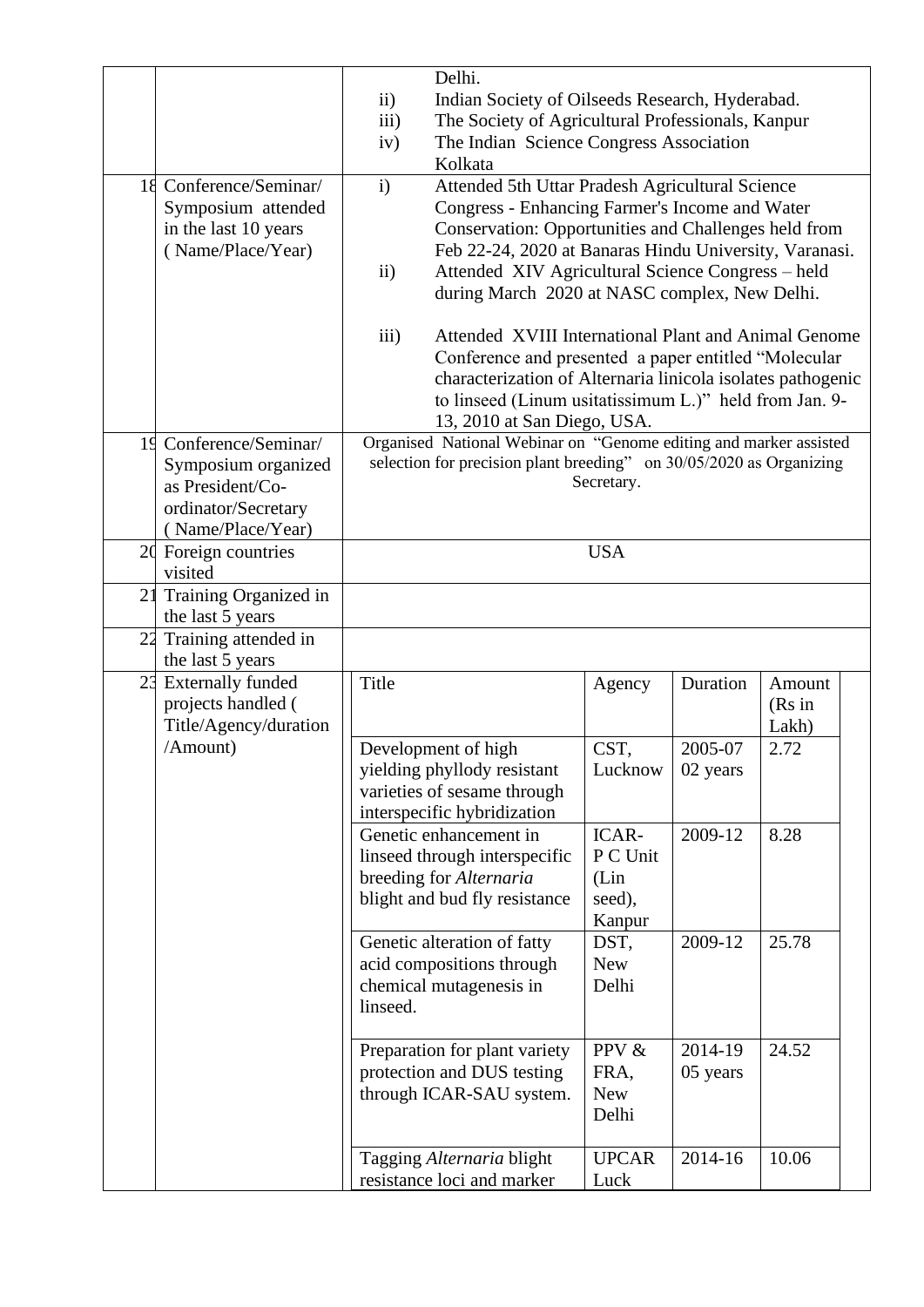|    |                       | assisted back cross breeding<br>in linseed.               |                     | now                |                                                                       |         |  |
|----|-----------------------|-----------------------------------------------------------|---------------------|--------------------|-----------------------------------------------------------------------|---------|--|
|    |                       |                                                           |                     |                    |                                                                       |         |  |
| 24 | List of Current       | Title                                                     |                     | Agency             | Duration                                                              | Amount  |  |
|    | research projects     |                                                           |                     |                    |                                                                       | (Rs in  |  |
|    |                       |                                                           |                     |                    |                                                                       | Lakh)   |  |
|    |                       | <b>DBT</b> Network Project on                             |                     | <b>DBT</b>         | 2020-25                                                               | 59.4244 |  |
|    |                       | Linseed Sub-project 1:                                    |                     | MST,               | 05 years                                                              |         |  |
|    |                       | Phenotyping of entire                                     |                     | GOI,               |                                                                       |         |  |
|    |                       | linseed germplasm                                         |                     | <b>New</b>         |                                                                       |         |  |
|    |                       | collection conserved at                                   |                     | Delhi              |                                                                       |         |  |
|    |                       | national gene bank (NGB)                                  |                     |                    |                                                                       |         |  |
|    |                       | for agro-morphological                                    |                     |                    |                                                                       |         |  |
|    |                       | traits.                                                   |                     |                    |                                                                       |         |  |
|    |                       | <b>DBT</b> Network Project on                             |                     | DBT,               | 2020-25                                                               | 8.40    |  |
|    |                       | Linseed Sub-Project 6:                                    |                     | <b>MST</b>         | 05 years                                                              |         |  |
|    |                       | Wide hybridization and                                    |                     | ,GOI,              |                                                                       |         |  |
|    |                       | genetic enhancement.                                      |                     | <b>New</b>         |                                                                       |         |  |
|    |                       |                                                           |                     | Delhi              |                                                                       |         |  |
|    |                       | <b>DBT</b> Network Project on<br>Linseed - Sub-Project 5: |                     | <b>DBT</b>         | 2020-25                                                               | 59.4244 |  |
|    |                       | Evaluation of linseed                                     |                     | MST,               | 05 years                                                              |         |  |
|    |                       | germplasm for major abiotic                               |                     | GOI,<br><b>New</b> |                                                                       |         |  |
|    |                       | stresses (Drought and salt                                |                     | Delhi              |                                                                       |         |  |
|    |                       | stress).                                                  |                     |                    |                                                                       |         |  |
| 25 | Patents held          |                                                           |                     |                    |                                                                       |         |  |
| 26 | Varieties/            | Name of the                                               | <b>Notification</b> | <b>Details</b>     |                                                                       |         |  |
|    | Technologies          | varieties                                                 | number              |                    |                                                                       |         |  |
|    | Developed in the last | Padmini                                                   | $1050$ (E),         |                    | High yield and oil content, released for rail                         |         |  |
|    | 10 years              | (Linseed)                                                 | 26.10.1999.         | <b>CVRC</b>        |                                                                       |         |  |
|    |                       | Parvati (Linseed)                                         | $92(E)$ ,           |                    | Dual purpose linseed resistant to foliar dise                         |         |  |
|    |                       |                                                           | 02.02.2001          | <b>CVRC</b>        |                                                                       |         |  |
|    |                       | Pragati (Sesame)                                          | $283(E)$ ,          |                    | Phyllody resistant, white and bold seeded,                            |         |  |
|    |                       |                                                           | 12.03.2003.         |                    |                                                                       |         |  |
|    |                       |                                                           |                     |                    |                                                                       |         |  |
|    |                       | Sharda (Linseed)                                          | $1572$ (E),         |                    | Extra early, released by CVRC for rainfed                             |         |  |
|    |                       |                                                           | 20.09.2006.         |                    | peninsular region                                                     |         |  |
|    |                       | Azad Alsi-1                                               | $2458$ (E),         |                    | Resistant to rust and wilt, released for irrig                        |         |  |
|    |                       | (Linseed)                                                 | 16.10.2008.         | <b>CVRC</b>        |                                                                       |         |  |
|    |                       | Mau Azad Alsi-2                                           | $2326$ (E),         |                    | Released for rainfed cultivation by CVRC                              |         |  |
|    |                       | (Linseed)                                                 | 10.10.2011.         |                    | Chhattisgarh, MH, Karnataka, AP & Oriss                               |         |  |
|    |                       | Ruchi (Linseed)                                           | $283(E)$ ,          |                    | Dual type, tolerant to rust $\&$ powdery mile                         |         |  |
|    |                       |                                                           | 07.02.2011.         |                    | irrigated condition by CVRC                                           |         |  |
|    |                       | <b>LSL 93</b>                                             | $3220(E)$ ,         |                    | Extra early, matures in 93-98 days, release                           |         |  |
|    |                       | (Linseed)                                                 | 05.09.2019          |                    | cultivation by SVRC in the state of Mahara                            |         |  |
|    |                       | TL 99 (Linseed)                                           | 99(E),              |                    | First linseed variety with less than 10% li                           |         |  |
|    |                       |                                                           | 06.01.2020          |                    | suitable for cooking purpose, released for                            |         |  |
|    |                       |                                                           |                     | CVRC.              |                                                                       |         |  |
|    |                       | PCL-8 (Linseed) $\vert$ 2010,<br>Genetic stock            | registration no.    |                    | Registered as a source for high yield and a<br>PGRC, NBPGR, New Delhi |         |  |
|    |                       |                                                           | <b>INGR 10109.</b>  |                    |                                                                       |         |  |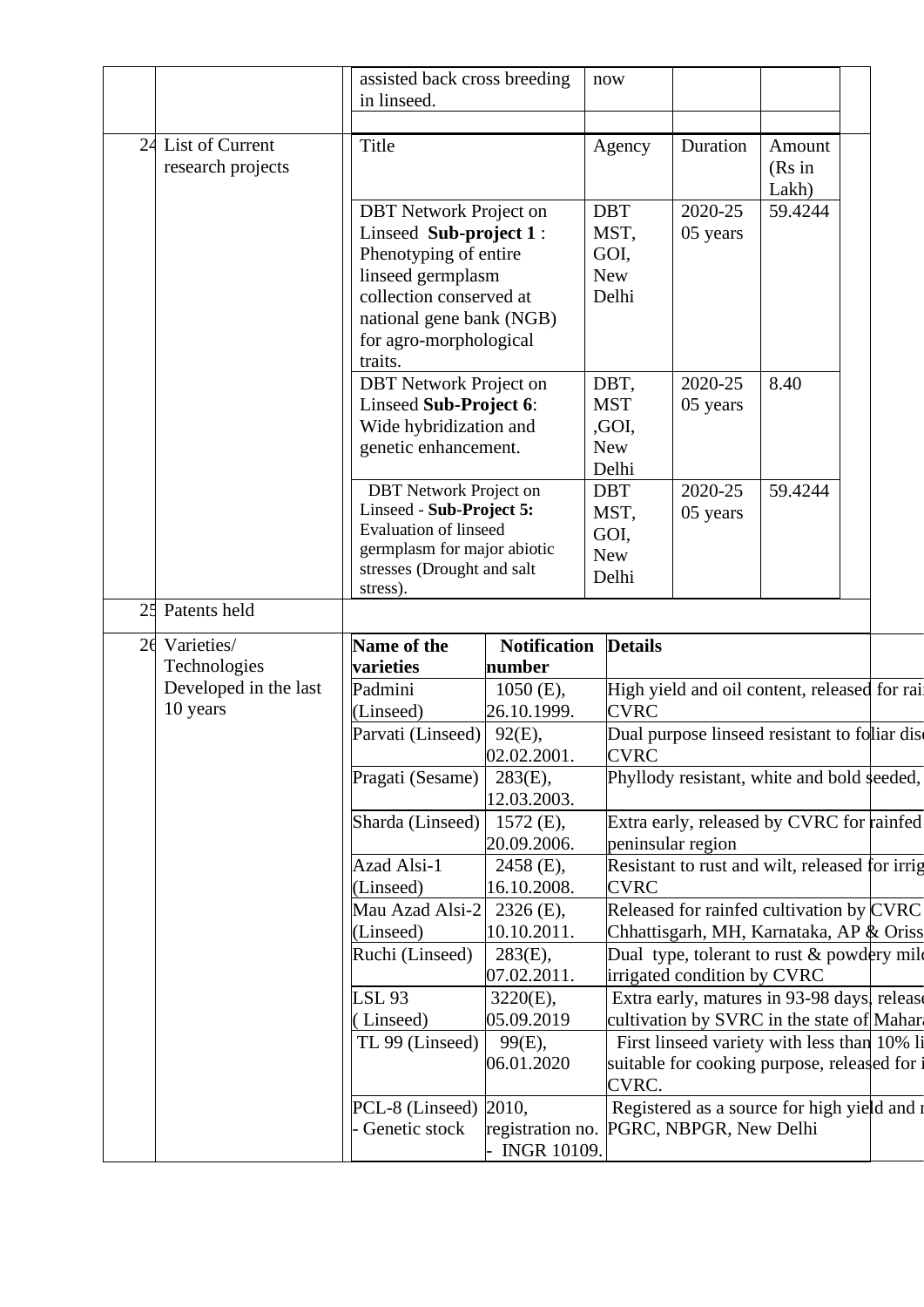| 27<br>Significant<br>contributions in the<br>area of specialization (<br>not more than 5 | * Identified trait specific germplasm (yield, earliness,<br>seedling vigour, biotic and abiotic stresses, profuse<br>branching, oil content and linolenic acid).<br>$\div$ Documented 289 local land races for 25 descriptors in 2010.<br>Developed a core collection of 222 germplasm from 2239<br>linseed accessions using 8 quantitative and 12 quantitative<br>descriptors.<br>* Registered a linseed genetic stock PCL-8 with PGRC of<br>NBPGR for yield and multiple resistance during 2010.<br>Developed eight high yielding and diseases and pest<br>resistant varieties of linseed i.e.,<br>Padmini (1999), Parvati (2001), Sharda (2006),<br>Azad Alsi-1 (2008), Ruchi (2011), Mau Azad<br>Alsi-2(2011), LSL93(2019), TL 99 (2020) and<br>one sesame variety Pragati (2003) suitable for<br>different agro-climatic regions of the country. |
|------------------------------------------------------------------------------------------|-------------------------------------------------------------------------------------------------------------------------------------------------------------------------------------------------------------------------------------------------------------------------------------------------------------------------------------------------------------------------------------------------------------------------------------------------------------------------------------------------------------------------------------------------------------------------------------------------------------------------------------------------------------------------------------------------------------------------------------------------------------------------------------------------------------------------------------------------------|
|                                                                                          | $\div$ Identified three lines having less than 8.0 % linolenic acid<br>for development of edible purpose linseed.                                                                                                                                                                                                                                                                                                                                                                                                                                                                                                                                                                                                                                                                                                                                     |
| 28 Participation in the                                                                  | Actively involved in institution building activities as                                                                                                                                                                                                                                                                                                                                                                                                                                                                                                                                                                                                                                                                                                                                                                                               |
| college/university<br>building activities                                                | additional duties as given below:                                                                                                                                                                                                                                                                                                                                                                                                                                                                                                                                                                                                                                                                                                                                                                                                                     |
|                                                                                          | Member of Entrance Examination Committee<br>➤<br>for                                                                                                                                                                                                                                                                                                                                                                                                                                                                                                                                                                                                                                                                                                                                                                                                  |
|                                                                                          | conducting UPCATET 2020 vide order No.CSAU/R-                                                                                                                                                                                                                                                                                                                                                                                                                                                                                                                                                                                                                                                                                                                                                                                                         |
|                                                                                          | .5324/UPCATET-2020 dated 19.03.2020.                                                                                                                                                                                                                                                                                                                                                                                                                                                                                                                                                                                                                                                                                                                                                                                                                  |
|                                                                                          | Member of Resource Generation Committee for suggesting<br>➤                                                                                                                                                                                                                                                                                                                                                                                                                                                                                                                                                                                                                                                                                                                                                                                           |
|                                                                                          | measures to increase income of university in the backdrop                                                                                                                                                                                                                                                                                                                                                                                                                                                                                                                                                                                                                                                                                                                                                                                             |
|                                                                                          | of COVID 19 pandemic vide order No. CSUE-701/2020                                                                                                                                                                                                                                                                                                                                                                                                                                                                                                                                                                                                                                                                                                                                                                                                     |
|                                                                                          | dated 28.05.2020.                                                                                                                                                                                                                                                                                                                                                                                                                                                                                                                                                                                                                                                                                                                                                                                                                                     |
|                                                                                          | $\triangleright$ Nodal officer of development and implementation of                                                                                                                                                                                                                                                                                                                                                                                                                                                                                                                                                                                                                                                                                                                                                                                   |
|                                                                                          | project information and management system (PIMS) for                                                                                                                                                                                                                                                                                                                                                                                                                                                                                                                                                                                                                                                                                                                                                                                                  |
|                                                                                          | management and monitoring of research projects under                                                                                                                                                                                                                                                                                                                                                                                                                                                                                                                                                                                                                                                                                                                                                                                                  |
|                                                                                          | <b>NAHEP</b><br>vide<br>order<br>component<br>$\rm II$                                                                                                                                                                                                                                                                                                                                                                                                                                                                                                                                                                                                                                                                                                                                                                                                |
|                                                                                          | no.29/SCWM/NAHEP/2019-20 dated 30.03.2020.                                                                                                                                                                                                                                                                                                                                                                                                                                                                                                                                                                                                                                                                                                                                                                                                            |
|                                                                                          | Chairman of Central Instrumentation Laboratory (CIL)<br>➤                                                                                                                                                                                                                                                                                                                                                                                                                                                                                                                                                                                                                                                                                                                                                                                             |
|                                                                                          | Committee for suggesting the measures to improve the                                                                                                                                                                                                                                                                                                                                                                                                                                                                                                                                                                                                                                                                                                                                                                                                  |
|                                                                                          | existing facilities vide order No. CSUE-06/ File no.-                                                                                                                                                                                                                                                                                                                                                                                                                                                                                                                                                                                                                                                                                                                                                                                                 |
|                                                                                          | 951/2020 dated 05.06.2020.                                                                                                                                                                                                                                                                                                                                                                                                                                                                                                                                                                                                                                                                                                                                                                                                                            |
|                                                                                          | Chairman Task Force for university accreditation by<br>➤                                                                                                                                                                                                                                                                                                                                                                                                                                                                                                                                                                                                                                                                                                                                                                                              |
|                                                                                          | NAEAB,<br>ICAR,<br><b>New</b><br>Delhi<br>vide<br>order<br>no.                                                                                                                                                                                                                                                                                                                                                                                                                                                                                                                                                                                                                                                                                                                                                                                        |
|                                                                                          | 45/Nodal/ICAR/2020-21 dated - 24.06.2020.                                                                                                                                                                                                                                                                                                                                                                                                                                                                                                                                                                                                                                                                                                                                                                                                             |
|                                                                                          | Convener of Internal Quality Assurance Cell (IQAC).<br>➤                                                                                                                                                                                                                                                                                                                                                                                                                                                                                                                                                                                                                                                                                                                                                                                              |
|                                                                                          | Member of NAAC accreditation committee.                                                                                                                                                                                                                                                                                                                                                                                                                                                                                                                                                                                                                                                                                                                                                                                                               |
|                                                                                          |                                                                                                                                                                                                                                                                                                                                                                                                                                                                                                                                                                                                                                                                                                                                                                                                                                                       |